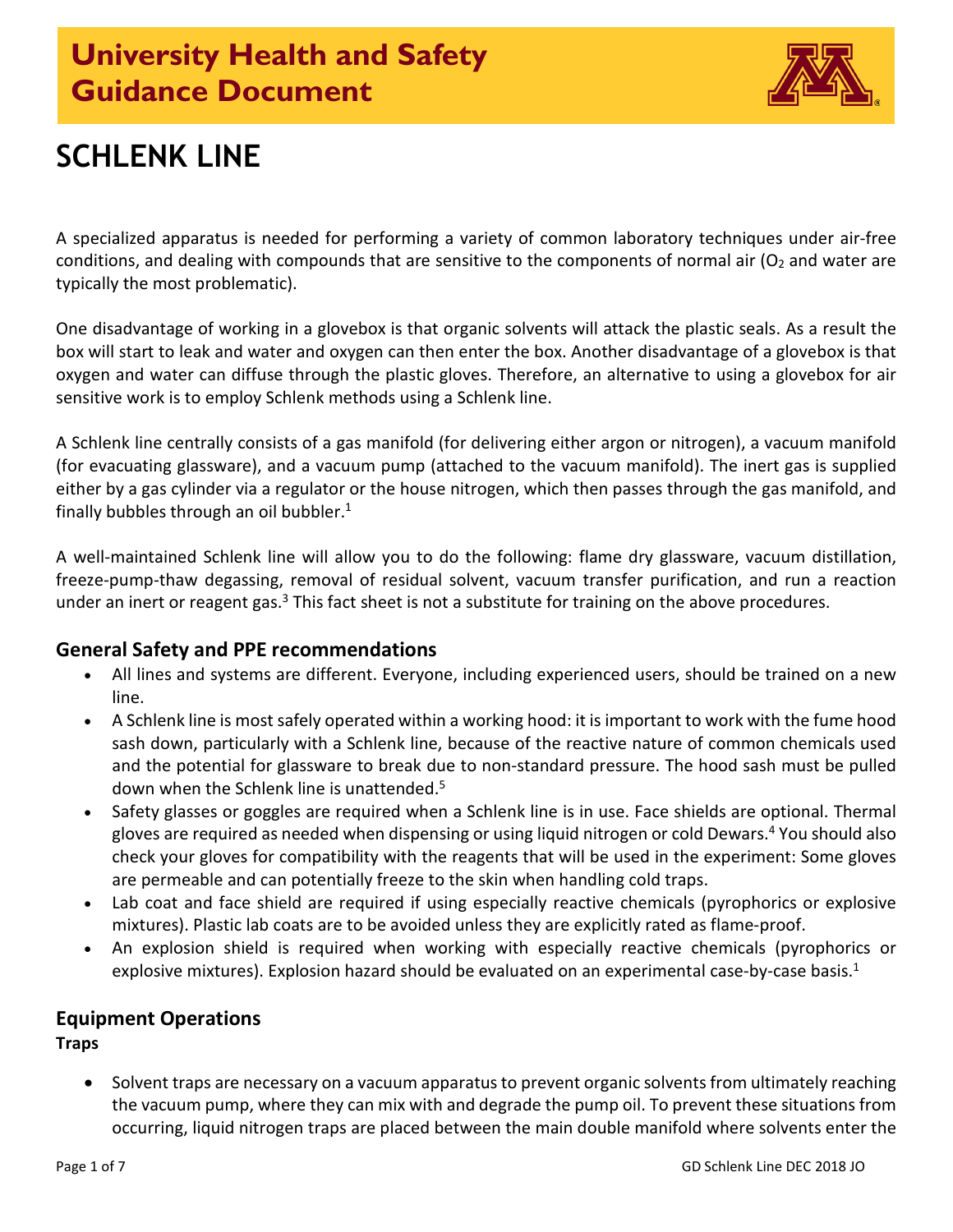

line and the vacuum/diffusion pumps. The traps are designed to be removable, and are separated from the main line and pumps through a series of valves.<sup>4</sup> The vacuum trap system collects organic or water vapors exiting Schlenk glassware and these vapors are trapped as ices. The traps are evacuated during use, and traps with glass defects constitute an implosion hazard.

- The typical trap is submerged in a Dewar flask containing liquid nitrogen. The liquid nitrogen cools the trap and forces vapors and gases from the Schlenk line to condense. One cold trap is considered the minimum for standard Schlenk line operation.<sup>4</sup> However, if you are intending to use the Schlenk line to evaporate solvent, two traps are recommended. Some lines have space for a second trap in series with the first: If the line you are using does not, a second trap can be included on the flexible tubing between the Schlenk flask and the Schlenk line.
- An alternative to liquid nitrogen for the trap is to use an acetone/dry ice combination in the trap.<sup>5</sup> Acetone/Dry Ice is suitable for many reactions, but requires more maintenance because the dry ice needs to be replaced more frequently. Liquid Nitrogen cold traps run without much attention and need only infrequent cleaning.
	- o There might be a low risk of condensing liquid oxygen when using a liquid nitrogen trap but as long as the system is under dynamic vacuum, the oxygen in the trap will pump off eventually. A major hazard from this would be if the inner tube in the trap froze shut so the system wasn't actually under vacuum. In this case, a dry ice acetone trap would be more appropriate than a liquid nitrogen trap.
	- $\circ$  When a sample is left under vacuum overnight or for a long period of time, it is important to make sure there is enough liquid nitrogen in the trap to last the entire time.<sup>5</sup> If there is not, material will be pulled from the trap into the pump. Depending on the solvent removed, it may be appropriate and safer to use a dry ice acetone trap instead of a liquid nitrogen trap. In this case, it will last longer, it is less likely that a clog will occur and liquid oxygen won't condense in the trap.
- If you are leaving something on the vacuum line overnight, be sure to fill the traps right before you leave and right when you arrive in the morning. Generally, the LN2 will only last  $\sim$ 12 hr.<sup>6</sup>

## **When using the Vacuum line: (ref 1)**

- 1. Ensure all taps on the line are closed (i.e., the taps are in the off position) and Place/Turn on your Vacuum Monitor piece. Either be digital monitors or McLeod Gauges are recommended for use.
- 2. Turn on the vacuum pump. Starting with the valve closest to the pump, slowly open to fill the line with vacuum. Before opening your reaction to vacuum, place Dewar's filled with liquid nitrogen on the traps.
- 3. Open the tap connected to the experiment concerned SLOWLY, paying close attention to bumping and degassing of the experiment. Close the tap if necessary to prevent contaminants entering the line.
- 4. Once tap is fully opened and stable continue to pay careful attention to the monitor to ensure no leaks are present.
- 5. To turn the vacuum off, first turn the tap connected to the experiment then the tap connected to the trap. Once both are closed turn the pump off and finally release the vacuum by opening the trap tap slowly, and then the tap connected to the experiment extremely SLOWLY. Finish by closing both taps.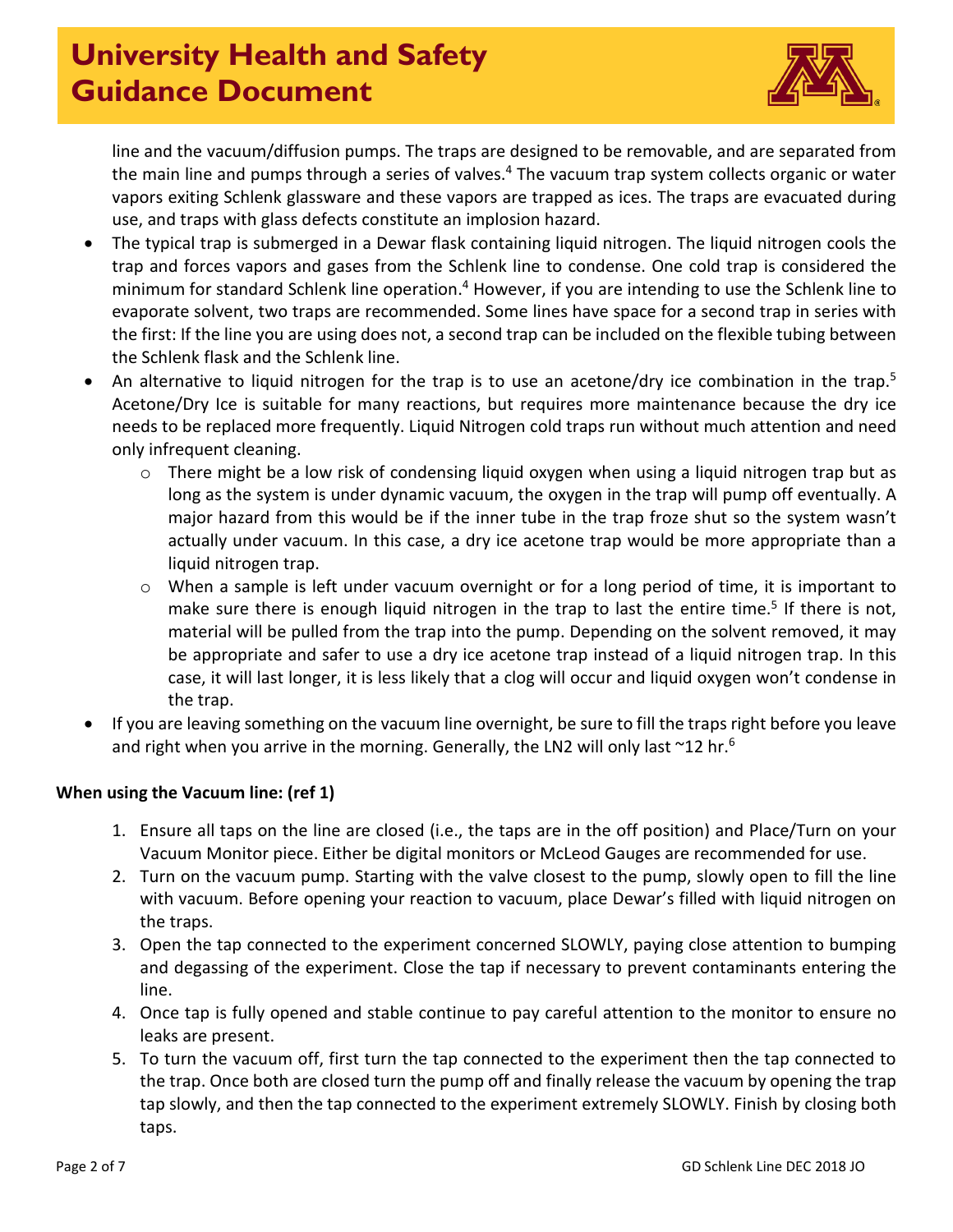

#### **When switching between Vacuum and Inert Gas lines: (ref 1)**

- 1. Some Schlenk lines have Teflon screws, and it is possible to have both the vacuum and inert gases (Ar or  $N_2$ ).
- 2. When turning from vacuum to nitrogen be extra careful to ensure that the bubbler does not get sucked up into the line.
- 3. Follow the above procedure to shut down the vacuum line.
- 4. Turn on the nitrogen tap slowly, making sure that it is open to the bubbler. Take careful note of the bubbler's flow rate, and turn the nitrogen on until there is a constant stream from the bubbler.
- 5. To turn off nitrogen flow, close the tap connected to the experiment first, and then the nitrogen source.

#### **When using the Inert Gas Lines only: (ref 1)**

- 1. The first major consideration is that the inert gas inlet has to be regulated so that pressure does not build up and explode the glass manifold. A dual-stage regulator attached to the inert gas tank is the primary means of controlling pressure. In addition to the regulator, bubblers can be linked to the line to not only provide a pressure release system but also to provide a means to monitor the general flow of nitrogen in the line.
- 2. Ensure all taps on the line are closed (i.e., the taps are in the "off" position). $1$
- 3. Put up the trap and if available, turn on the vacuum monitor/place the vacuum monitor.
- 4. Turn on the nitrogen tap slowly; making sure that it is open to the bubbler. Take careful note of the bubbler's flow rate, and turn the nitrogen on until there is a constant stream from the bubbler: use the bubbler attached to the line to adjust the gas flow, typically only need one bubble ever one or two seconds.

Turn the appropriate tap connected to the experiment flask requiring nitrogen atmosphere.

To turn off nitrogen flow, close the tap connected to the experiment first, and then the nitrogen source.

#### **Cleaning the trap: (ref 2)**

- When the Schlenk line vacuum is quenched and the pump is turned off, the liquid nitrogen Dewars used to cool the vacuum traps should be immediately dropped down. Neglecting this step will allow air to condense in the cold traps which is a safety concern because liquid air is a strong oxidant.
- You should make sure the trap is cleaned *on a daily basis* when in use. After you've performed your experiment, you should remove the  $N_2$  Dewar, close the valve to the pump, immediately after isolating the trap, quench the vacuum by opening a stopcock, allow the trap to warm to RT, clean it out with acetone or another solvent appropriate to your reaction conditions, blow forced air through it to dry, reassemble the trap, and put the trap and line under vacuum by opening the valve to the left of the trap. Before putting traps back up, be sure that they are completely free of solvent.

#### **Liquid oxygen (when using a cold trap): (ref 1)**

• If a constant stream of air is pulled through a vacuum trap cooled with liquid nitrogen, liquid oxygen may condense in the trap. Liquid oxygen is exceedingly dangerous and reacts violently with most organic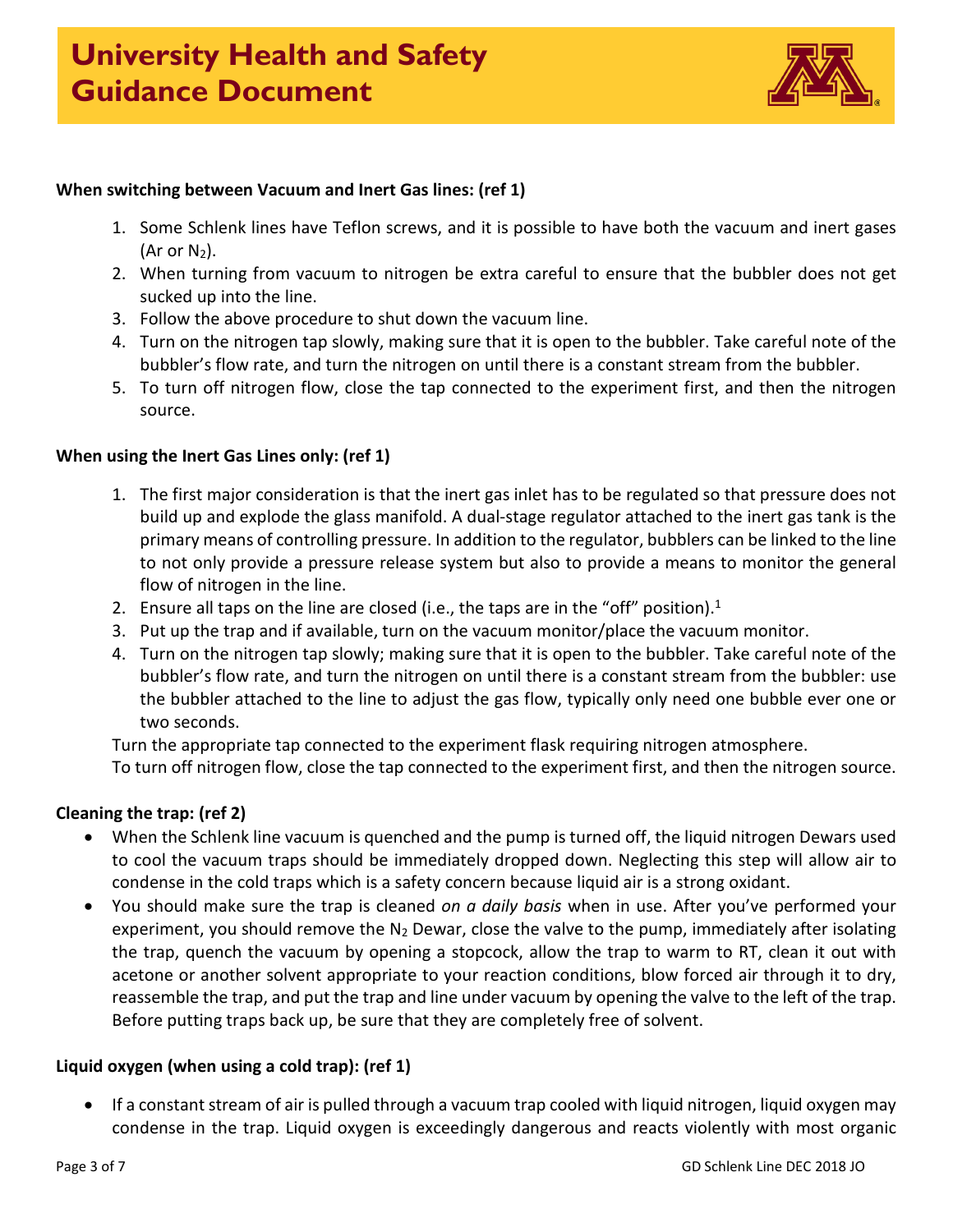

substances, including Teflon tape, vacuum grease, and organic solvents. Even without this consideration, the pressure generated when a small quantity of liquid oxygen vaporizes in a small space such as a vacuum manifold generates enough pressure to shatter the line.

• Should you lower the trap on your line and find a pale blue liquid, immediately replace the trap and back away. Consult your supervisor and researcher in charge of equipment immediately. Warn others of the danger, posting signs if necessary. To avoid such occurrences ensure that all experiments done while using a cold trap are only under nitrogen atmosphere only.

## **Equipment Maintenance**

### **Vacuum and Inert Gas Lines7**

Under normal circumstances, this should require minimal maintenance. Periodic cleaning with degreasing solvent, acetone, water, and then IPA (once a year) is recommended. You should clean it as needed (i.e., if you inadvertently pull a compound into the line, or oil from your bubbler).

#### **Leaks7**

It is important to check for leaks at the joints of the line to prevent contamination of your reaction, collecting explosive liquid  $O_2$  in your traps, or damaging the vacuum pump. This can be done by lightly applying a dilute soap solution to the joints to check for bubble formation. Leaky joints should be greased and tightened.

#### **O-Rings7**

It is critical to ensure an anaerobic environment when using a Schlenk line. To this end, the valves can have Teflon screws with O-ring seals, or may be constructed from a ground-glass stopcock, and both need to be greased to form an airtight seal. When using Teflon screws in combination with O-rings, make sure that the Orings are not deformed (i.e., that they do not look crooked or wavy after putting the Teflon screw in place). Do not grease O-rings with traditional grease. The best practice care technique for these is to grease them with natural finger oil. If an O-ring is greased, any dust and dirt that sticks to the grease can decrease the efficiency of the seal created by the O-ring.

## **Tubing7**

- Glassware is attached to the line via flexible rubber or plastic tubing, commonly Tygon or Portex PVC tubing. The tubing needs walls at least 3 mm thick to prevent it from collapsing under vacuum. The tubes should be long enough to reach the bench or floor of the fumehood and have 3–4 cm left over. Any longer and the tubes become unwieldy and can knock pieces of glassware off the bench. If the tubing does not reach the bench or floor of the fumehood, it can be awkward to work with and may require glassware to be positioned in unusual or precarious positions in order to make the tubing reach.
- The line is generally connected with the vacuum pump by a vacuum hose with the help of an adjustable clamp. If the hose is heavy, it requires multiple clamps to support the load.
- To connect the tubing to the glassware, gentle pressure should be applied to ease the tubing onto the connector. A wiggling or rocking motion should be used rather than a twisting motion: Twisting can cause the glassware to break as you are attempting to attach the tubing which often results in you stabbing yourself in the hand with broken glassware.
- To remove the tubing from the glassware, it should be eased off by applying pressure with the thumb of the hand holding the glassware while the other hand rocks the tubing from side to side. Again, twisting the tubing risks broken glassware and injury so should be avoided. For disconnecting the hoses, it is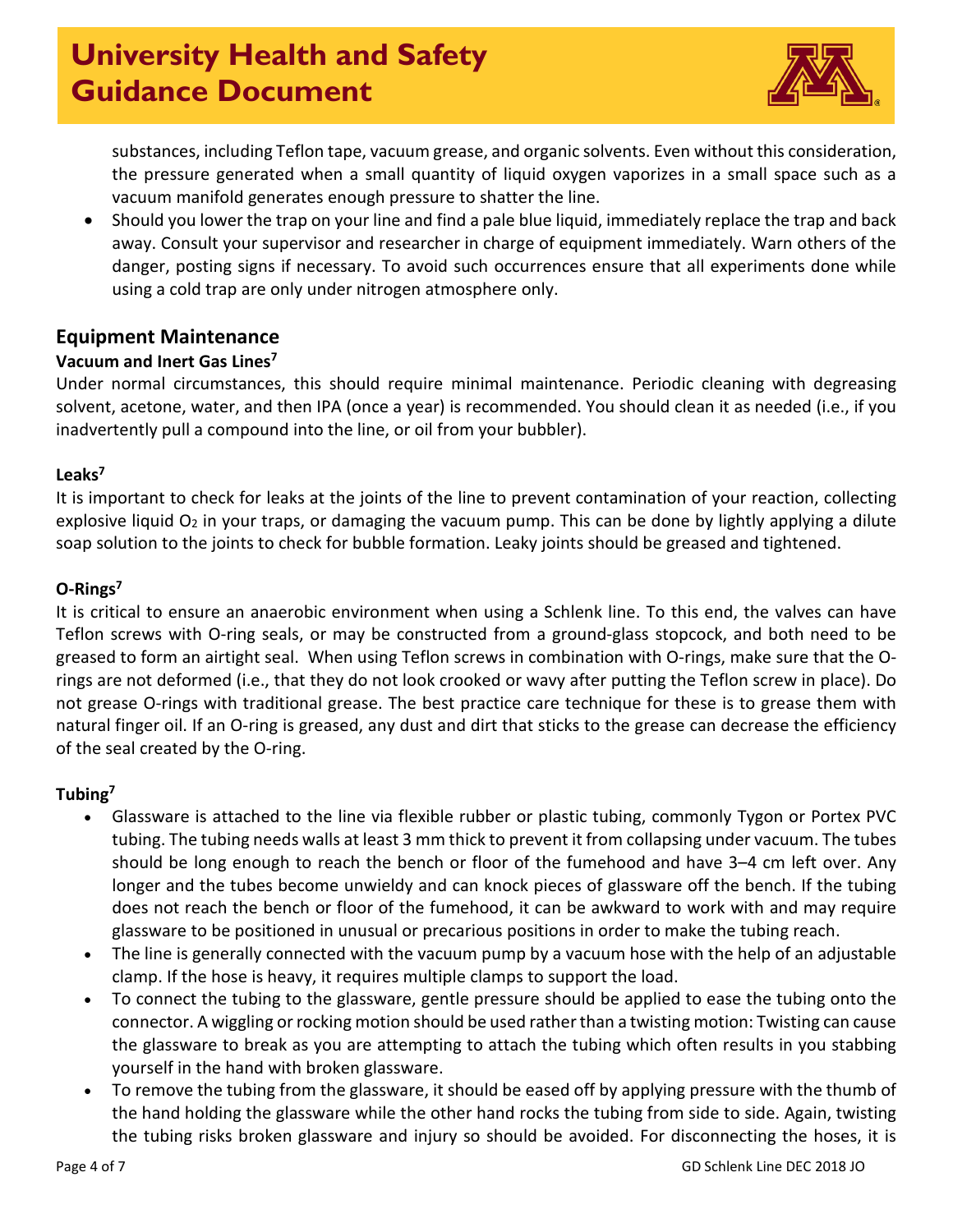

preferable to use a new razor blade and cutting the tubing off the manifold. It is generally a bad idea to try prying the tubing off by force – the glass manifold connectors break off easily.

#### **Vacuum Grease7**

- Vacuum Grease should be used when assembling an apparatus with glass joints for use on the double manifold. In general, heavier greases should be used on small areas, and lighter greases on larger areas. Apiezon N Grease is silicone-free and widely recognized and recommended as the cryogenic vacuum grease of choice. The somewhat lighter "N" grease could be used for the vacuum line itself (it stands up to repeated turning of stopcocks much better) and the very light "M" grease is used for O-rings and large areas such as desiccators.
- A fine layer of grease applied evenly is better than a thick layer that seeps out of the top and bottom of the joint. To get a thin layer, apply two stripes of grease, on opposite sides of the male joint of any glassware, insert into the neck or female joint and rotate the two parts gently to evenly distribute the grease. There should be a clear, continuous film between the surfaces of the joint. Use the end of a spatula or wooden splint if you don't want to get covered in grease.

## **Bubblers7**

- The bubbler provides a pressure release system for the line and a visible means of monitoring the general flow of gas. Make sure there is a source of pressure relief in the form of a bubbler and that there is not a closed system when the gas line is open, especially when using pressurized gases or heating a closed system.
- Check-valve use is a safety issue because, as noted above, unrestricted backflow will quickly bring air into a Schlenk line, where it will contact the chemicals in use. If a pyrophoric chemical is in use, ignition may occur on exposure to oxygen.

## **Pumps7**

If the vacuum pump is an oil pump, the vacuum in an evacuated trap should be quenched immediately after the pump is turned off. If this is neglected, the pump oil will rise through the connecting line and enter the vacuum traps. Therefore, vacuum traps attached to an oil pump should have a separate high-vacuum valve that can be opened in order to quench the trap vacuum. This valve can be glass-blown onto the trap or emplaced in any glass manifold to which the trap is attached.

## **Troubleshooting**

## **The Vacuum Line**

• A glass flaw on the vacuum side constitutes an implosion hazard. Therefore, Schlenk lines must be visually inspected, especially during and immediately after installation. Use a flashlight along the line to inspect it for flaws or possible cracks before using the apparatus. Cracks of any sort should be repaired by a competent glass blower. All repairs should be annealed. Cracks can arise in the glass seat of Teflon (ptfe) high-vacuum valves when they are over-tightened. Failure of a valve seat during evacuated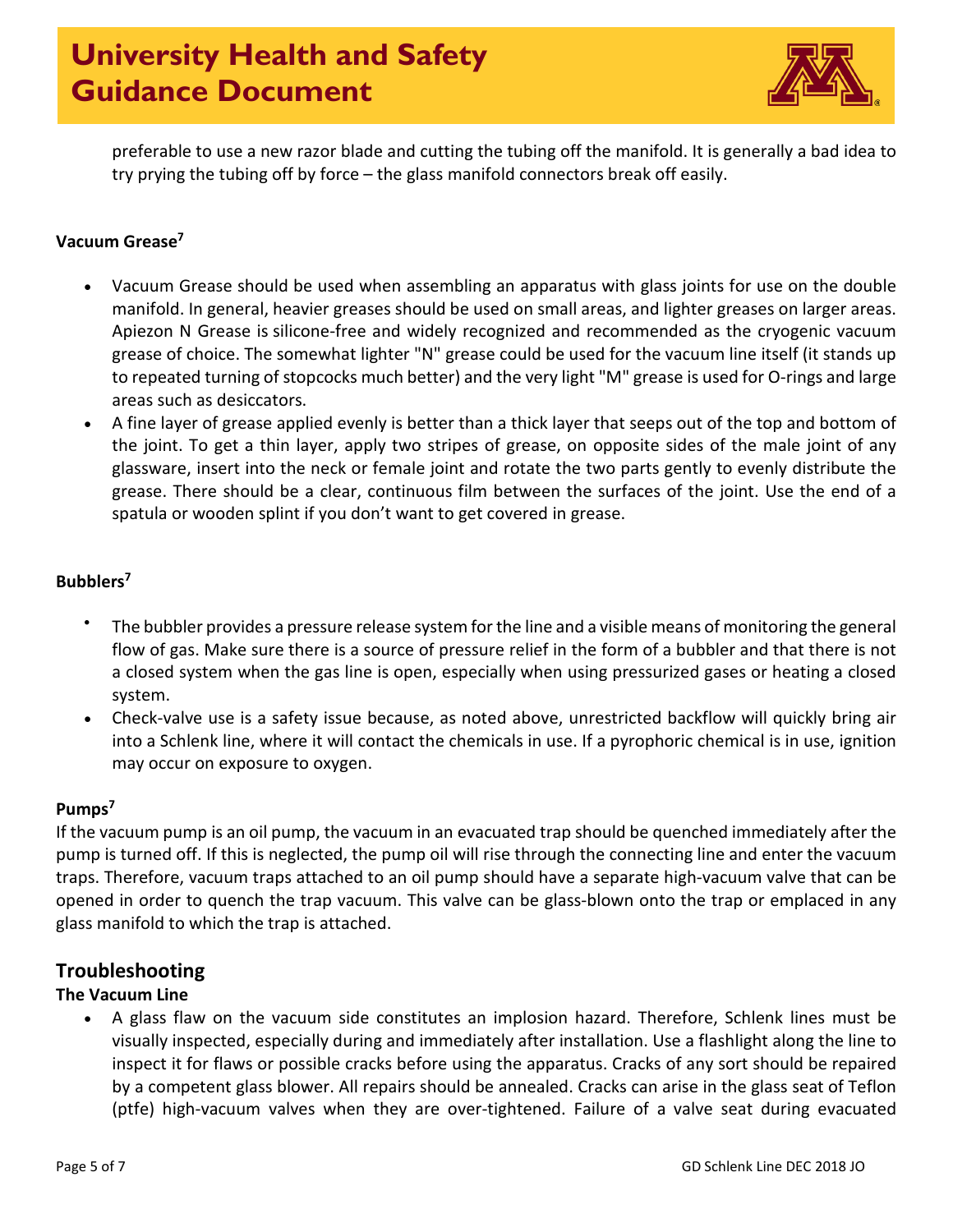

operation may cause an implosion. The typical symptom of a cracked valve seat is that the Schlenk line cannot achieve vacuum. Teflon high vacuum valves seal efficiently when only finger tight.<sup>4</sup>

### **Glassware**

- Schlenk round bottoms can develop star cracks if directly seated on the floor of the hood during use, or if directly seated on a heating or stirring plate. These star cracks in Schlenk flasks or in other evacuable glassware can produce an implosion on evacuation.4
- In use, a Schlenk flask should rest on a cork ring, or be supported using a clamp attached to a trellis rack or a ring-stand. All subsidiary and evacuable Schlenk glassware, such as flasks and funnels, should be visually examined for cracks, star cracks, and glass defects prior to every use. Schlenk lines themselves are suspended and are typically not subject to the impacts associated with washing and drawer storage. Well-constructed and tempered Schlenk lines are generally robust against cracks, except around overtightened ptfe vacuum valve seats, as noted above. 4

## **Safety Concerns**

**Explosions** can occur in a number of ways, including:

- The use of pressurized gases. High vacuum manifolds are often connected to an inert or reactant gas supply line. One must ensure that the vacuum system is not closed when the gas supply is opened  $$ there must be a source of pressure relief such as a bubbler. The pressure must be monitored with an electronic gauge, manometer or bubbler; make sure the valve to the pressure reading device is open to the manifold! $1$
- Always check that the manifold and supply line are connected to pressure relief (and your pressure sensor) before opening the gas supply, and always use an appropriate pressure regulator to avoid opening the line to more than 1 atm of pressure at any time.<sup>1</sup>
- *Condensed gases.* Some gases, such as carbon monoxide and ethylene, are easily condensed into a liquid nitrogen-cooled trap. If the coolant level drops or you remove the nitrogen Dewar without providing a means of pressure relief, the liquid may convert back to vapor. For example, just 10 mL of liquid CO (b.p. -191.5 °C) corresponds to 6.5 L of gas. In a vacuum line with an internal volume of 500 mL the internal pressure would be 13 atm, more than enough to shatter the manifold with explosive force!<sup>1</sup>
- *Runaway reactions.* Some reactions can occur violently and evolve large quantities of gas. Always provide a source of pressure relief! $1$
- *Heating a closed system.* Never heat a vessel on a vacuum line without being open to a bubbler. Vacuum distillations must always have a pressure relief/regulator such as a manostat.<sup>1</sup>
- Explosions of glass vacuum lines have led to death and serious injuries. Always wear your safety glasses/goggles to protect your eyes. If the Schlenk is kept within the fumehood, always keep the sash down when possible.1

#### **Implosion:**

• An unseen star crack or stress in a glass manifold can give rise to a catastrophic failure of the line while under pressure. Likewise, hitting the line with apparatus can cause a failure. While not usually as serious as an explosion, implosions generally involve sharp pieces of flying glass. $1$